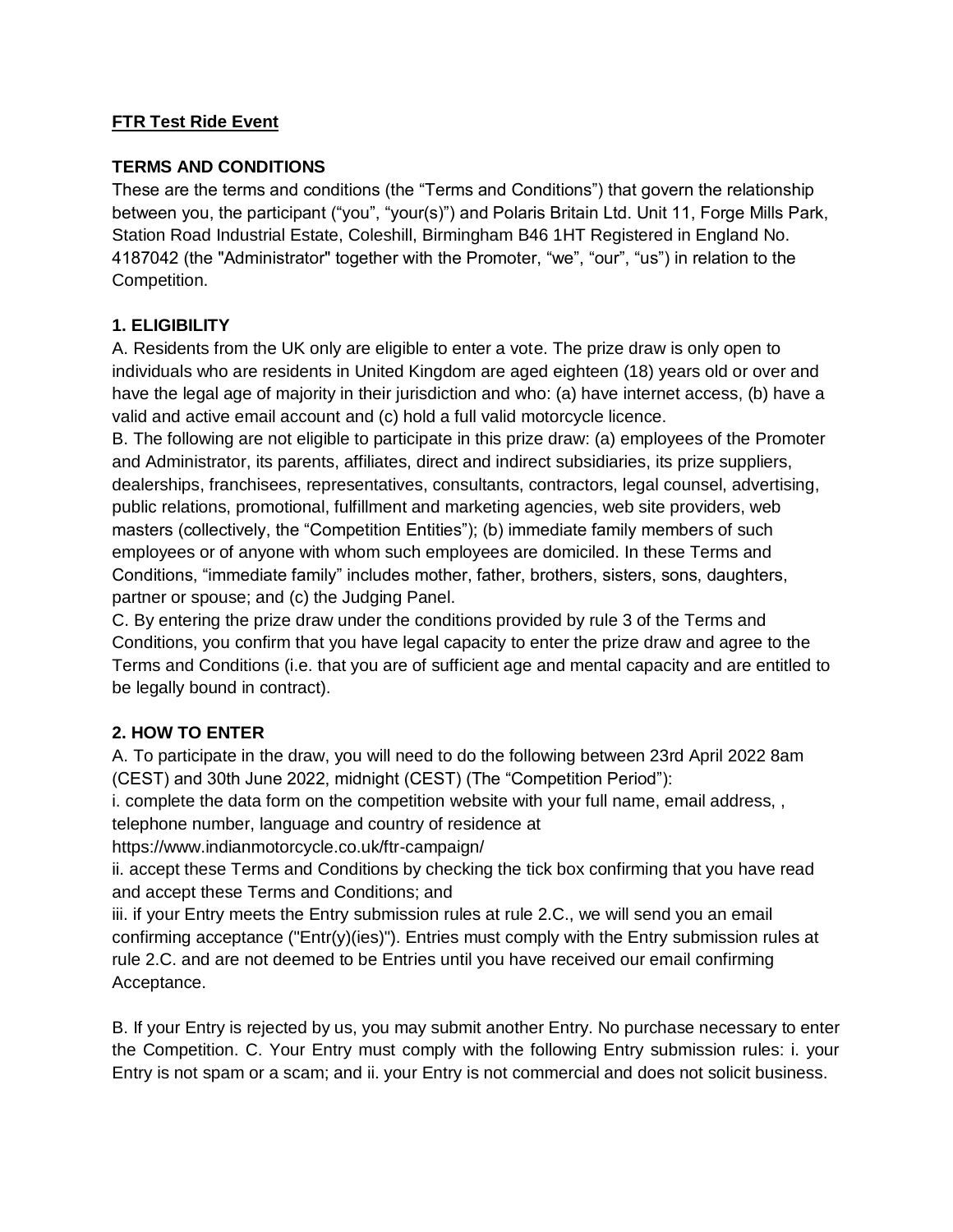## **3. PRIZE**

**A.** There are two prizes: 2 x £250 Indian Motorcycle Apparel Gift Vouchers

B. The prize/s will be awarded to the individual winners and does not include partners, family or friends.

C. To the extent permitted by applicable law the winner will be responsible for paying any taxes in connection with the Prize.

D. The Prize must be accepted as awarded and is non-transferable or convertible to cash or other substitutes.

E. If due to circumstances beyond our control we are unable to provide the stated Prize, we reserve the right to award a substitute Prize of equal or greater value.

F. The winner will be presented with their prize once PR commitments are completed, handover to the prize winner will be no later than July 31st 2022.

G. The winner should be willing to take part in a public handover with marketing and public relations promotion and should be willing to be photographed with the prize.

#### **4. WINNERS' DRAWING**

A. All eligible entries received during the Competition Period will be included in a random drawing to determine Prize winners (the "Winners") on June 1st, 2022.

B. We will endeavor to notify the Winners by email or telephone within forty-eight (48) hours of the winners' selection.

C. We reserve the right to select an alternative winner in the event that: i. a winner cannot be contacted after three (3) attempts within five (5) business days of the winner's selection; and/or ii. a winner does not confirm his/her acceptance of the Prize within five (5) days of notification by the Promoter; and/oriii. we have reasonable grounds for believing that a winner has contravened any of these Terms and Conditions; and/or iv. a winner is unable to accept the Prize.

## **5. PERSONAL INFORMATION**

A. The Promoter collects participants' personal information (including name, email address and phone and mobile number) for its legitimate interests, including in order to conduct and administer the prize draw and fulfilling Prize where applicable. If the information requested is not provided, an entrant may not take part in the draw. The Winners' information may be seen by the Drawing Panel, solely to communicate it to the Promoter for announcement. If a participant is declared a winner, the participant authorizes the Promoter to share his/her information with the Prize suppliers. For more information about the manner and purposes for which the Promoters collect and use personal information, and your rights in respect of the personal information that is held by them, please visit our privacy policies at http://www.polaris.com/enus/company/privacy. Participants have a number of rights in relation to their information, including rights to request access, correction or deletion of the information collected and/or processed by us about them. These rights can be exercised by making a written request by filling out the online form (https://polaris.servicenow.com/polaris\_ir?sys\_id=b81ea0e11b21c450d625433fbd4bcb0a).

The Promoter may use the winner's personal information (including the winner's name, biographical information provided by the winner, photographs or other likeness in all media and formats whether now or later known or developed, within a reasonable timeframe and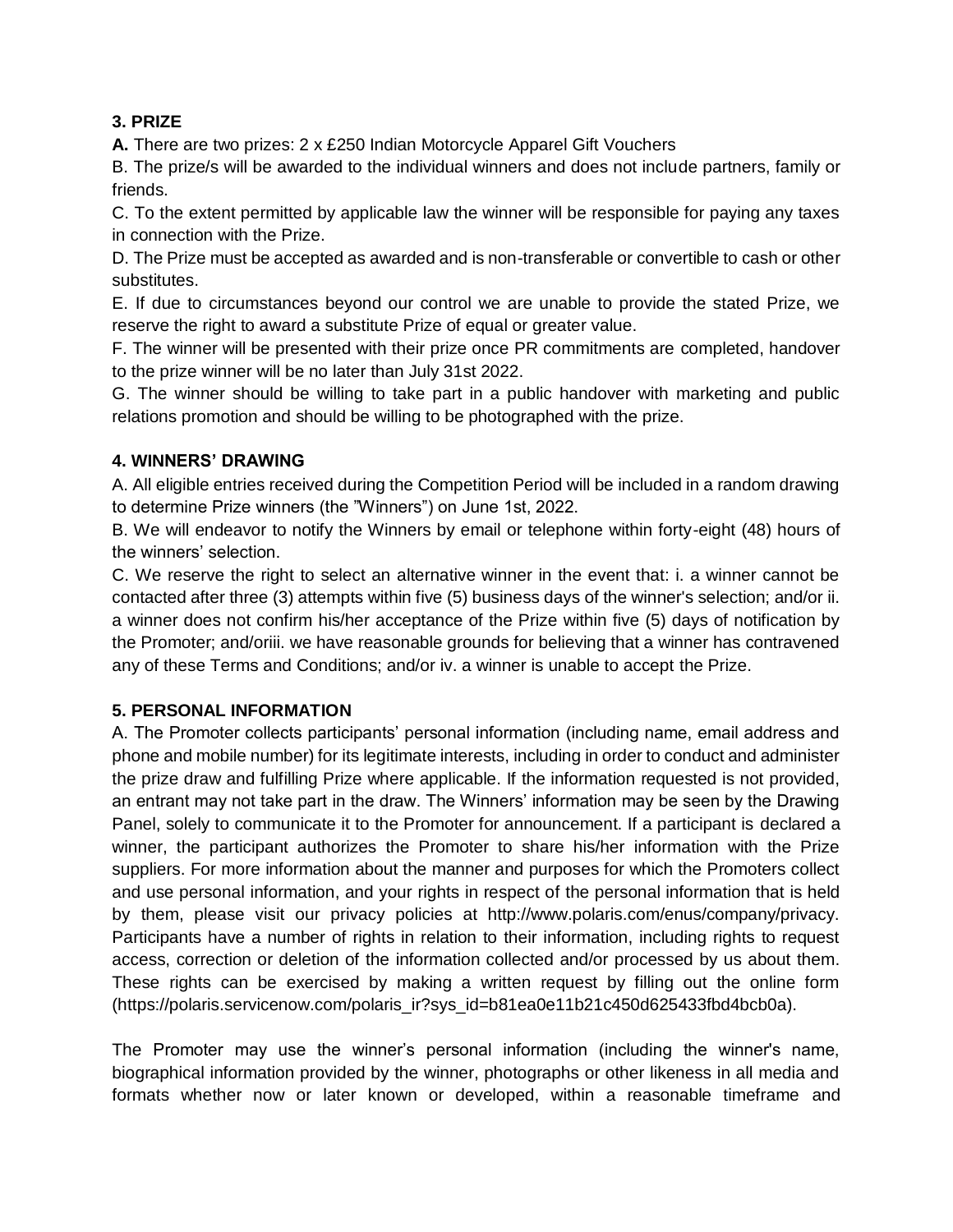geographical scope and without further compensation, and may request the winner appearance at publicity events without any additional compensation (save for reasonable travel expenses). When doing so, the Promoter will make reference to the Indian Chief Design Contest in collaboration with Wheels & Waves. No compensation other than the corresponding Prize shall be due to the winner. Unless participants have explicitly opted-in to receiving marketing communications from the Promoter, the Promoter will destroy other personal information collected from participants within two months following the Draw.

#### **6. GENERAL**

A. By participating in the Competition, you agree to be bound by these Terms and Conditions under the conditions provided by rule 1.C. of the Terms and Conditions (which may be amended or varied at any time by us with or without notice in accordance with rule 6.B. below) and by our decisions, which are final in all matters relating to these Terms and Conditions, the Competition and/or the results and no correspondence or discussion shall be entered into.

B. All changes to the Terms and Conditions will be posted in revised terms and conditions on the Competition Website.

C. We accept no responsibility for any illegible, incomplete or inaccurate information or lost or late Entries and assume no responsibility for any error, omission, interruption, deletion, defect, delay in operation or transmission, line failure, theft or destruction or unauthorized access to Entries, and/or the Competition Website lost or delayed whether or not arising during operation or transmission as a result of server functions, or for technical, network, telephone equipment, electronic, computer hardware or software malfunctions, virus, bugs or other causes outside its control or failure to receive Entry information by the Promoter on account of technical problems or traffic congestion affecting the entry collection process (to the fullest extent permitted by law). To the extent permitted by applicable law, by participating in this prize draw, participants agree that the Promoter and the Competition Entities (the "Released Parties") will (except in relation to claims for personal injury or death caused as well in cases of intent and gross negligence) have no liability for, and shall be held harmless by participants against, any liability for any injuries, losses or damages of any kind (including without limitation, direct, indirect, incidental or consequential damages) to persons or property resulting in whole or in part, directly or indirectly, from, possession, misuse, non-use or use (and/or participation) of the Prize (or element of the Prize), entries, or participation in this prize draw or in any draw or prize related activity, including access to and use of websites connected to the draw, the Prize experience or any claims based on publicity rights, defamation or invasion of privacy, or merchandise delivery. No responsibility is assumed by the Released Parties if the winner does not receive the winner notification or corresponding Prize because a fraudulent email address or other inaccurate contact information was provided on the official entry form or if the email sent to the winner is misdirected or bounces back or is intercepted by SPAM or other email filters. No responsibility is assumed by the Released Parties if any Prize (or element of the Prize) cannot be awarded due to cancellations, delays, suspensions, or interruptions due to acts of god, acts of war, natural disasters, weather, or terrorism or for any cancelled, delayed, suspended or rescheduled events once any tickets have been issued in relation to the Prize for any reason whatsoever beyond its control.